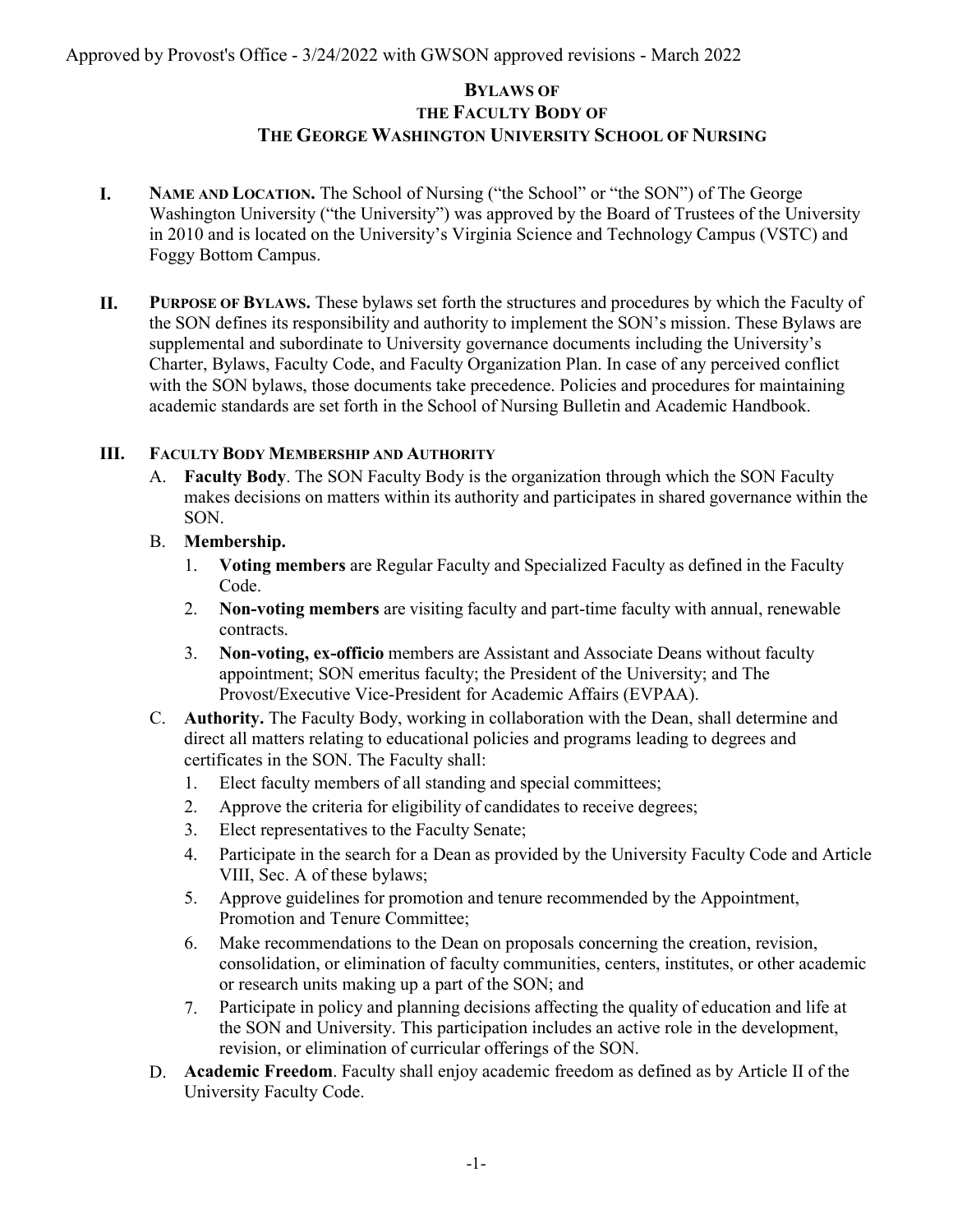**IV. FACULTY COMMUNITIES.** Faculty are organized into two Faculty Communities: The Acute and Chronic Care (ACC) Community and the Populations, Policy and Systems (PPS) Community. The Faculty Communities provide a forum for sharing information, discussing areas of common interest and a structure for faculty mentorship and administrative support.

#### **V. ORGANIZATION OF THE SCHOOL**

- A. **Administrative Units.** An Administrative Unit is defined as an organizational component with one or more Administrative Officers, a budget and identified fiscal responsibility, and authority over and responsibility for specified functions within the SON.
- B. **The Dean.** The Dean of the SON is its Chief Executive Officer, with primary authority and responsibility for leading the SON in pursuit of its mission. The Dean has the authority and responsibility for the following, either directly or through delegation to and oversight of administrative personnel:
	- 1. Overall operations of the SON;
	- 2. Strategic planning, in collaboration with the faculty and staff;
	- 3. Appointment, supervision and evaluation of associate deans, assistant deans, community chairs, and directors of administrative units
		- a. Faculty will evaluate and provide recommendations for the Dean to consider prior to making decisions on appointments to administrative positions;
		- b. Recruitment, development and retention of a diverse faculty to further the research, teaching, and service missions of the SON
		- c. Faculty will evaluate and provide recommendations for the Dean to consider prior to making decisions faculty appointments;
		- d. Budget development and tracking for the SON;
		- e. Student recruitment, admission, instruction, advising, and retention;
		- f. Fundraising and development efforts to ensure strong financial support of the SON and its programs;
		- g. Other duties identified by the Provost, the President or the Dean.

## C. **Administrative Personnel of the SON.**

- 1. **Administrative Officers.** The administrative officers of the SON are the Dean and Senior Associate Dean for Academic Affairs.
	- a. As described in V.B. above, the Dean serves as Chief Executive Officer of the SON. The Dean appoints other administrative personnel as described in V.B.3.
	- b. The Senior Associate Dean for Academic Affairs serves as Chief Academic Officer of the School. Reporting to the Dean, she or he is responsible for overseeing the SON's academic programs.
- 2. **Associate Deans of Programs.** The associate deans of each academic program, who are also referred to as program deans, report to the Senior Associate Dean for Academic Affairs.
	- a. The Associate Dean of the Bachelor of Science in Nursing (BSN) program has the authority and responsibility for coordinating and overseeing program tracks leading to the BSN degree.
	- b. The Associate Dean of the Master of Science in Nursing (MSN) program has the authority and responsibility for coordinating and overseeing program tracks leading to the MSN degree and post-graduate certificates.
	- c. The Associate Dean of the DNP program has the authority and responsibility for coordinating and overseeing program tracks leading to the DNP degree.
	- d. The Associate Dean of the PhD program has the authority and responsibility for coordinating and overseeing that program.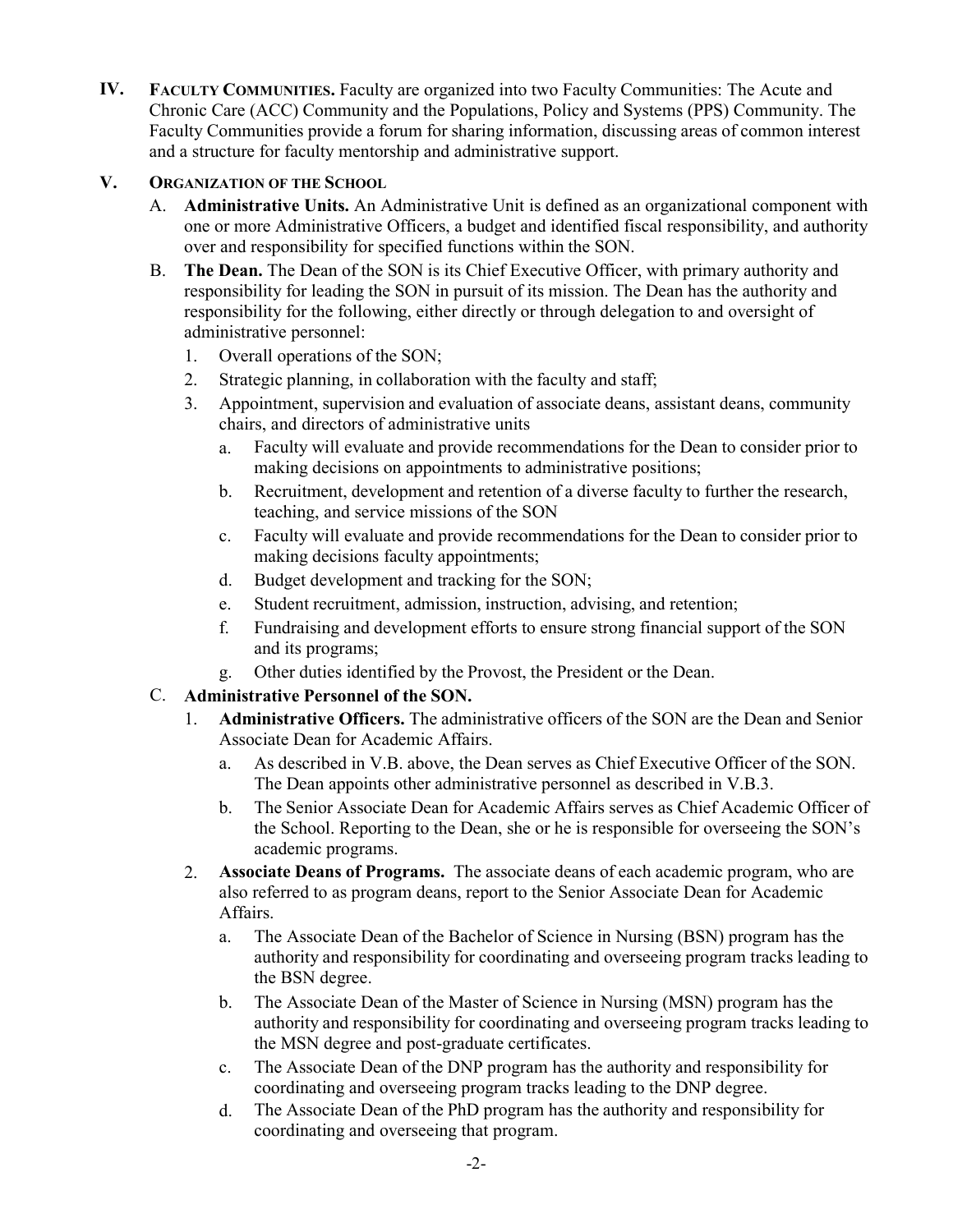- 3. **Program Track Directors.** Program track directors coordinate the activities of their tracks. They report to their respective program deans.
- 4. **Faculty Community Chairs.** Chairs of the Faculty Communities serve as the administrators of those communities by leading, supporting, facilitating mentorship and evaluating faculty members in fulfilling the teaching, research, scholarship, practice and service missions of the SON and the University. Faculty Chairs are responsible for maximizing each Community's contributions to the SON's mission through strategic leadership, collaboration and advocacy. They report to the Dean.
- 5. **Other Administrative Personnel.** The Dean may appoint other Associate and Assistant Deans and Directors to carry out specified responsibilities.

#### **VI. FACULTY BODY MEETINGS AND VOTING**

#### A. **Meetings**

- 1. **Chair.** The Dean or the Dean's representative shall chair meetings of the Faculty Body.
- 2. **Secretary**. A Faculty Body Secretary shall be elected annually at the final Faculty Body Meeting of the Spring Semester or by electronic vote shortly thereafter. The Secretary collaborates with the Dean in the preparation of meeting agendas and schedules The Secretary also ensures that written minutes of meetings, including the full text of matters voted upon, are kept. Minutes and texts are to be made available as soon as possible after meetings and shall be accessible to all faculty.
- 3. **Frequency**. Stated meetings of the Faculty Body shall be held at least four times per year, including twice in the Fall Semester and at least twice in the Spring Semester. The Dean and theSecretary shall determine the dates and times of meetings and shall so notify the Faculty atthe beginning of each Academic Year. Special meetings may be called by the Dean or upon petition of 10 Faculty Body members.
- 4. **Notice** of Faculty Body meetings with agenda and the texts of matters to be voted upon are to be distributed to all members, generally at least seven calendar days before each meeting.
- 5. **Attendance** is open to:
	- a. All members of the Faculty Body;
	- b. One or more staff members who shall assist with administrative needs;
	- c. Others may attend specific meetings at the invitation of the President of the University, the Provost, or the Dean.
	- d. The Faculty may vote itself into executive session at any time by majority vote.
- 6. **Quorum.** A quorum is 40% of voting-eligible members. All decisions, except for amendments to these bylaws, require a simple majority of votes cast.
	- a. The Faculty Body Secretary is responsible for accounting for changes in the number of eligible voters in order to determine the presence of a quorum.
- 7. **Order of Business.** The most recent edition of *Robert's Rules of Order, Revised*, provides the authority for conducting meetings. The Faculty may, by majority vote, decide to make changes in the meeting agenda.
- B. **Electronic Voting.** Between Faculty Body meetings, time-sensitive business including voting and elections may be conducted through electronic means. In such situations, pertinent information with instructions will be circulated prior to the vote. Voting will be conducted through a secure site. Votes must be cast within 7 calendar days of the voting announcement. Receipt of each vote will be confirmed by a reply message sent to the faculty member's University e-mail address. Eligible faculty members may vote on each item only once. At no time during the election process will faculty names or other individual information be collected other than to verify that a vote has been cast. The election will end on the date specified in the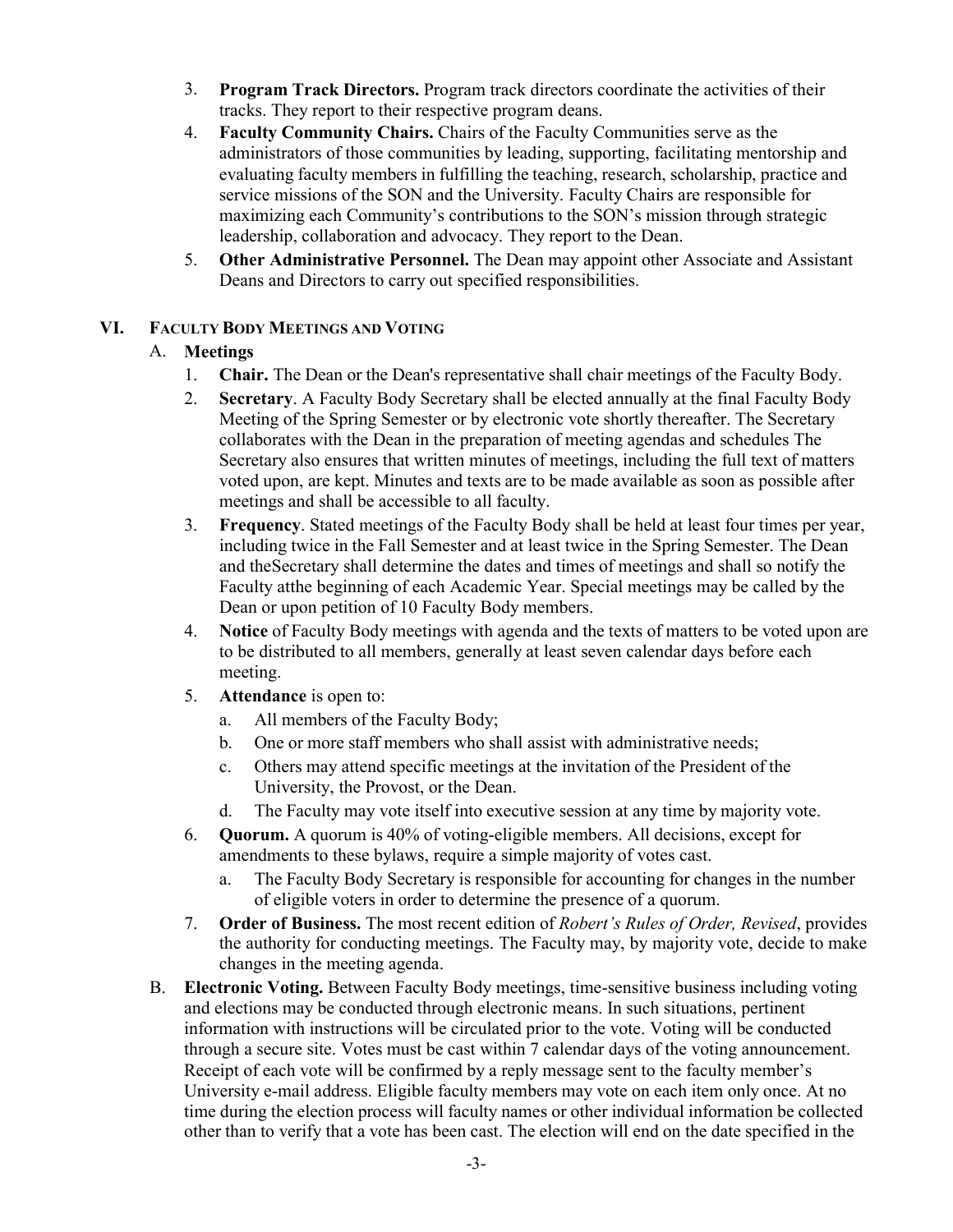email invitation to vote. If an extension is needed to reach a quorum, notification of the revised deadline will be sent to all eligible faculty.

## **VII. STANDING COMMITTEES**

- A. The Faculty Body delegates specific areas of authority to standing committees, as detailed below.
- B. **Elections** of faculty members of committees will be held in April, with terms of membership beginning and ending on May 1st.
	- 1. All members of the Faculty Body may run for and serve as voting members of committees.
	- 2. Elected faculty members of committees shall serve 2-year terms unless otherwise noted.
	- 3. To maintain continuity of committee membership, 50% (or a number just below 50%) of faculty committee members shall be elected each odd-numbered year, with the remainder elected each even-numbered year.
	- 4. No elected faculty member may serve more than three consecutive terms on the same committee.

# C. **Officers**.

- 1. Unless otherwise noted, each standing committee will have two officers, a Chair and a Chair-elect, both of whom are elected faculty members of the committee.
- 2. The Chair-elect will be elected by each committee to serve a 2-year term beginning on May 1 of odd-numbered years, after which she or he will serve as Chair for a term of two years, starting and ending on May 1 of odd-numbered years.
- 3. If the Chair is unable to complete the term, the Chair-elect will serve as Chair for the remainder of the term plus the following full term.
- 4. If the position of Chair-elect becomes vacant, the Committee shall elect a new Chair-elect to serve for the remainder of the term.
- D. **Meetings**. Committees shall meet as frequently as necessary to accomplish their work, but no less than four times each year.
	- 1. **Attendance**. Members are expected to attend all committee meetings. Members who are unable to attend a meeting shall notify the committee chair to request an excused absence.
		- a. A member who has more than two consecutive unexcused absences, or who is otherwise unable to participate consistently in the committee's work, may be deemed by the committee chair, after consultation with the Secretary, to have forfeited the seat.
		- b. If a faculty committee seat becomes vacant, whether because of forfeiture, resignation, or separation from the faculty, a Faculty Body election shall be held to fill the seat for the remainder of the unexpired term.
	- 2. **Quorum.** A simple majority of committee members constitutes a quorum for committee meetings unless otherwise noted.
	- 3. **Minutes**. Each committee shall keep minutes of its meetings, including details of all actions taken, which shall be made accessible to all faculty.

## E. **Reports**

- 1. Each committee shall submit a written report of actions taken to the next stated meeting of the Faculty Body.
- 2. In addition, each committee shall submit an annual report of its activities to the last stated Faculty Body meeting of each academic year.

## F. **Curriculum Committees**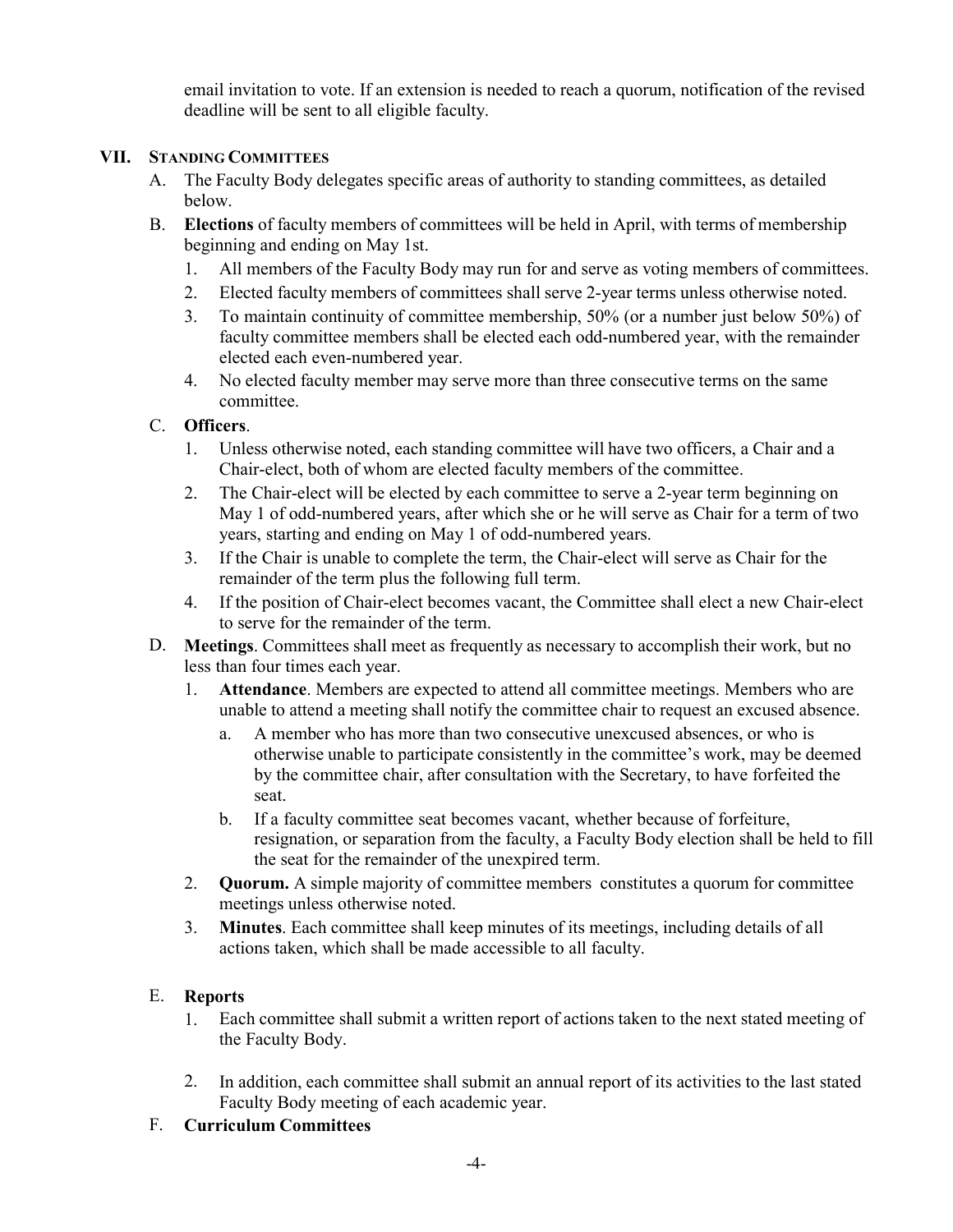- 1. There shall be three curriculum committees:
	- a. The **BSN Curriculum Committee** shall have responsibility and authority for the BSN program.
	- b. The **MSN/DNP Curriculum Committee** shall have responsibility and authority for the MSN, DNP, and post-master's certificate programs.
	- c. **The PhD Curriculum Committee** shall have the responsibility and authority for the PhD program.

## 2. **Membership.**

- a. The **BSN Curriculum Committee** shall consist of:
	- i. Six faculty members, elected by the Faculty Body, who teach in the BSN program;
	- ii. Two non-voting, elected BSN student members;
	- iii. The Senior Associate Dean for Academic Affairs;
	- iv. The Associate Dean of the BSN program;
	- v. The Assistant Dean of Assessment and Evaluation; and
	- vi. The Director of Simulation.
- b. The **MSN/DNP Curriculum Committee** shall consist of:
	- i. Two elected faculty members, elected by the Faculty Body, who teach in the MSN program;
	- ii. Two elected faculty members, elected by the Faculty Body, who teach in the DNP program;
	- iii. One non-voting, elected MSN student;
	- iv. One non-voting, elected DNP student;
	- v. One representative elected from the MSN program track directors;
	- vi. One representative elected from the DNP program track directors;
	- vii. The Senior Associate Dean for Academic Affairs;
	- viii. The Associate Dean of the MSN program;
	- ix. The Associate Dean of the DNP program; and
	- x. The Assistant Dean of Assessment and Evaluation; and
	- xi. The Director of Simulation.
- c. **The PhD Curriculum Committee** shall consist of:
	- i. Four faculty members, elected by the faculty body, who are currently or were previously assigned to teach a PhD-level course;
	- ii. One additional elected faculty member who either teaches in the PhD program or serves as a PhD student advisor;
	- iii. One non-voting, elected PhD student;
	- iv. The Senior Associate Dean for Academic Affairs,
	- v. The Associate Dean of the PhD Program; and
	- vi. The Assistant Dean for Assessment and Evaluation.
- d. **Functions.** The functions of each of the Curriculum Committees are to:
	- i. Develop, implement, evaluate and revise the curricula to reflect relevant professional nursing standards and guidelines.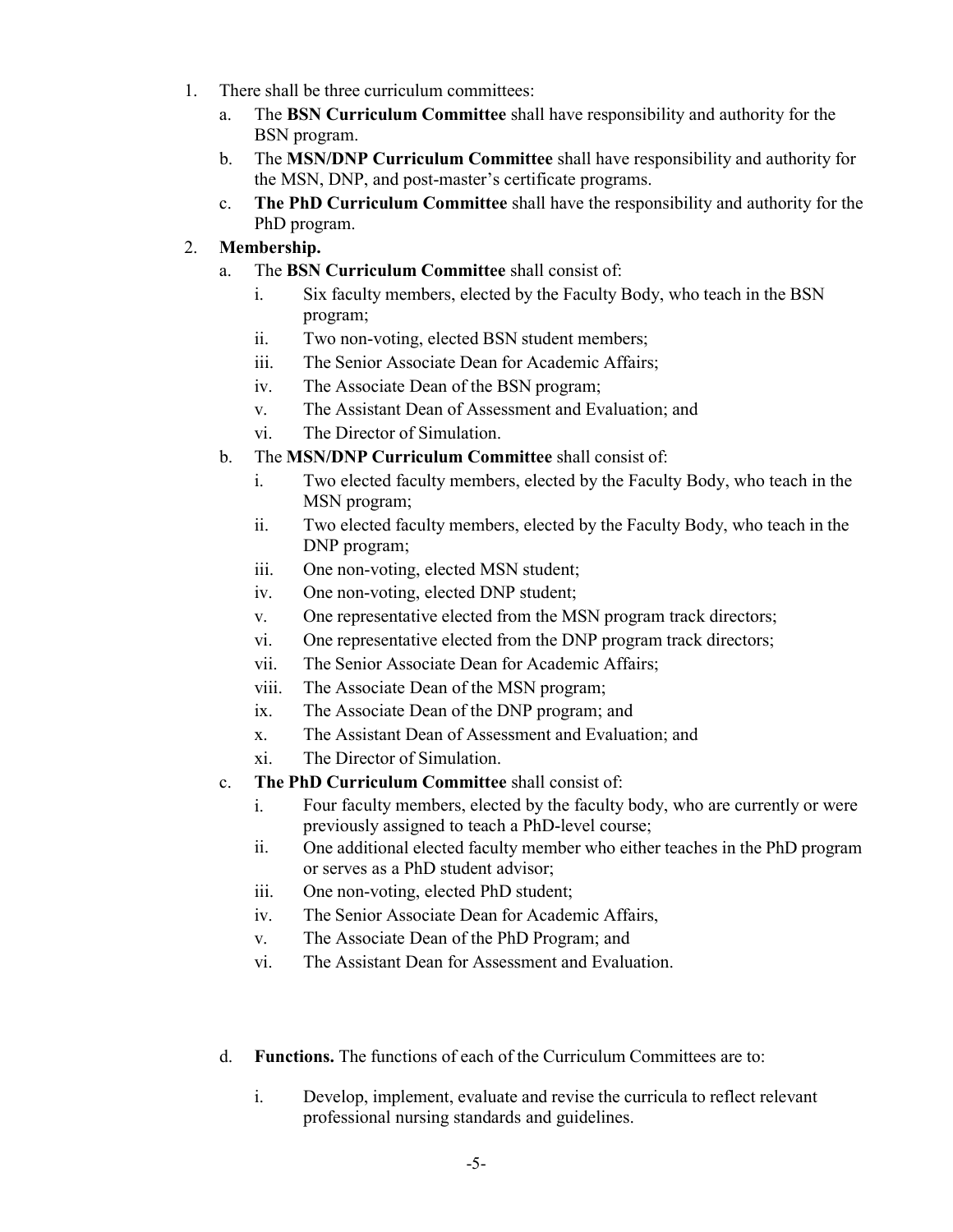- ii. Oversee where and how content, knowledge, and skills required by identified sets of standards are incorporated into the curriculum.
- iii. Develop program outcomes and evaluate them on a regular basis.
- iv. Consider the needs and expectations of the communities of interest in the review and revision of expected key assessment measures of program outcomes.
- v. Ensure that program policies related to the curriculum are congruent with the School and with the University and that they support achievement of the expected program outcomes.
- vi. Approve program plans of study, course syllabi, prerequisite course requirements, and curriculum changes. Any decisions involving allocation of resources must be approved by the Senior Associate Dean for Academic Affairs.
- vii. Evaluate the curriculum and teaching-learning practices at regularly scheduled intervals per the GWUSON Master Plan for Evaluation and use course evaluation data to foster revision of the curriculum and ongoing program improvement.
- vii. Recommend major program-level changes to the Faculty Body for approval.
- 3. **Procedures and Faculty Input.** Each curriculum committee will make proposals under consideration available to the faculty at least one week before the meeting at which it is scheduled to be considered. Faculty members who wish to comment on any proposals may submit comments to the committee chair at least two working days prior to the meeting and may also request to provide comments in person. Prior to voting on a proposal, committee members shall consider comments received, if any.
- 4. **Operating guidelines.** In addition to the provisions of these bylaws, each committee shall adopt operating guidelines, subject to approval by the Faculty Body, containing further detail on its operations and functions.

#### G. **Other standing committees**

#### 1. **Academic and Student Affairs Committee**

- a. **Purpose**. The purpose of the Academic and Student Affairs Committee (ASAC) is to approve academic policies related to admission, progression and graduation; monitor the implementation of these policies; and address issues related to professional conduct and academic standing of students at the School.
- b. **Membership**. The committee shall consist of the following, all serving with vote:
	- i. Two faculty, elected by the Faculty Body, who teach in the BSN program;
	- ii. Two faculty, elected by the Faculty Body, who teach in the MSN, DNP and/or PhD programs;
	- iii. The Senior Associate Dean for Academic Affairs;
	- iv. The Assistant Dean for Enrollment Management and Student Affairs;
	- v. The Associate Deans for the BSN, MSN, DNP, and PhD programs;
	- vi. The Associate Dean of Diversity, Equity, and Inclusion;
	- vii. The Director of Enrollment Management; and
	- viii. The Director of Student Services.
	- ix. The Academic Affairs Manager
- c. **Officers***:* The Senior Associate Dean for Academic Affairs and the Assistant Dean for Enrollment Management and Student Affairs shall serve as Co-chairs.
- d. **Functions**. The functions of the ASAC are: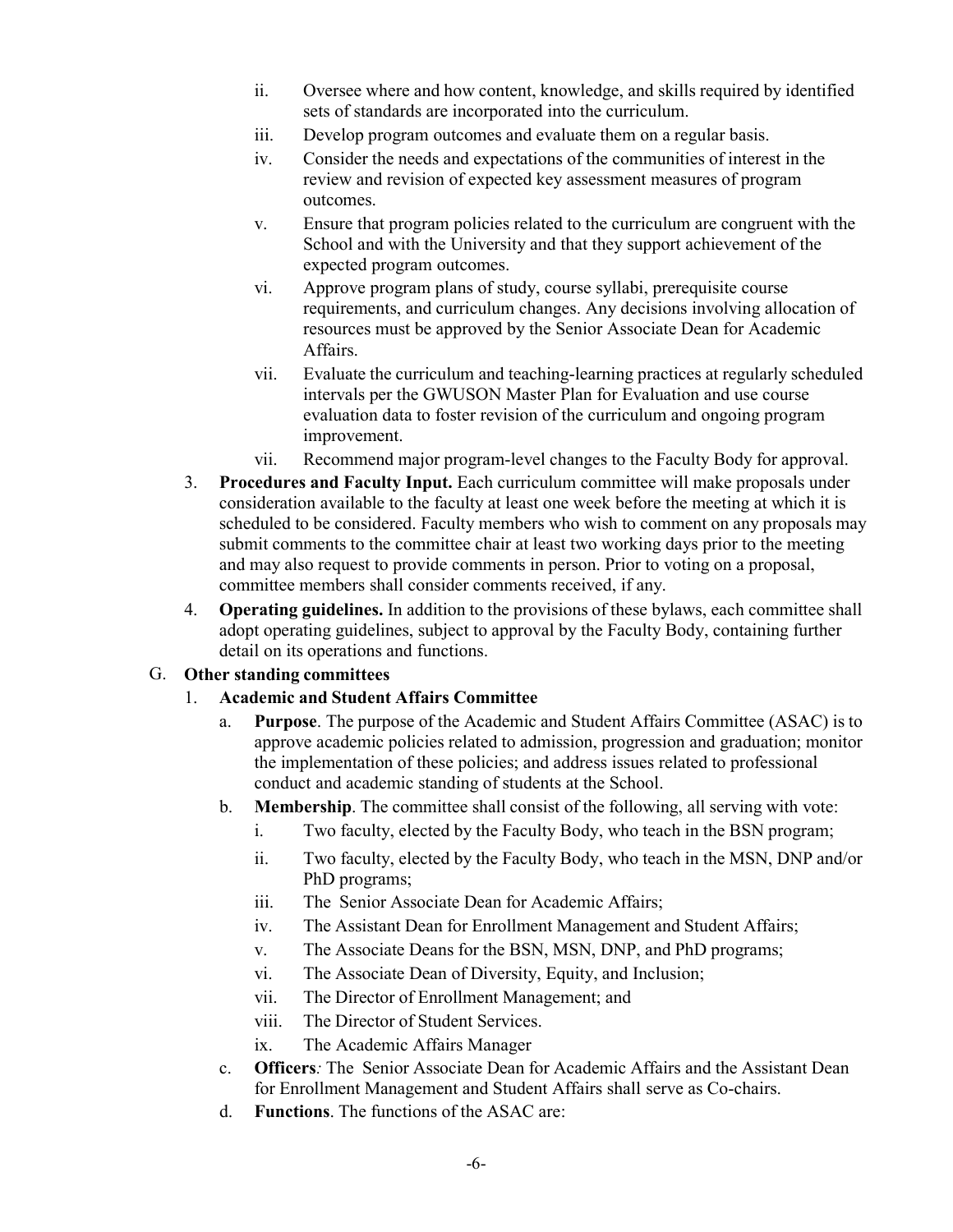- i. To review and make recommendations regarding petitions for exception to the SON's admission, progression, and graduation policies;
- ii. To approve changes to academic policies recommended by the SON's academic leadership team; and
- iii. Advise faculty and Student Affairs and provide oversight for matters pertaining to the academic and student affairs issues of the School
- e. The **Standing Progression Subcommittee** will meet at least monthly to hear and to make recommendations to the Senior Associate Dean for Academic Affairs regarding cases of (1) alleged improper academic evaluation; (2) alleged violation of comportment standards; (3) grade appeals; and (4) academic dismissal appeals.

## 2. **Administrative Policy Management Committee**

- a. **Purpose**. The purpose of the Administrative Policy Management Committee is to initiate, review, and recommend administrative policies of the SON.
- b. **Membership**. All members of this committee, both faculty and staff, are voting members of the committee. The membership consists of:
	- i. Seven faculty members elected by the Faculty Body: three from each faculty community and 1 elected at-large
	- ii. Two staff members elected by the Staff Council
	- iii. One staff representative from each of the following administrative areas: Academic Affairs, Student Affairs, Finance, & Human Resource Management and Development.
	- iv. The Senior Advisor to the Dean; and
	- v. The Associate Dean of Diversity, Inclusion, and Equity*.*
- c. **Quorum**: A quorum shall consist of a simple majority of committee members, including at least one member from three of the following: Academic Affairs, Student Affairs, Finance, & Human Resource Management and Development
- d. **Functions**. The functions of the Committee are to:
	- i. Coordinate the development and ongoing review of the SON's administrative policies.
	- ii. Consider new or revised administrative policies referred to it by the Dean, the Faculty Body, a faculty committee, the Staff Council, or an administrator.
	- iii. Propose new or revised administrative policies to the Dean or the Faculty Body, as appropriate
	- iv. Ensure that all administrative policies are readily accessible to all faculty and staff.
	- v. Ensure an effective and appropriate plan to make affected constituents familiar with administrative policy changes.

## 3. **Bylaws Committee**

- a. **Purpose.** The purpose of the Bylaws Committee is to develop, review and recommend bylaws amendments to the Faculty Body.
- b. **Membership.** The committee consists of 7 elected faculty members
- c. **Functions.** The functions of the Bylaws Committee are to:
	- i. Periodically review the bylaws;
	- ii. Develop proposals for revisions;
	- iii. Receive and consider recommendations for bylaws revisions from other faculty committees, individual faculty members and administrative personnel;
	- iv. Propose bylaws amendments to the Faculty Body.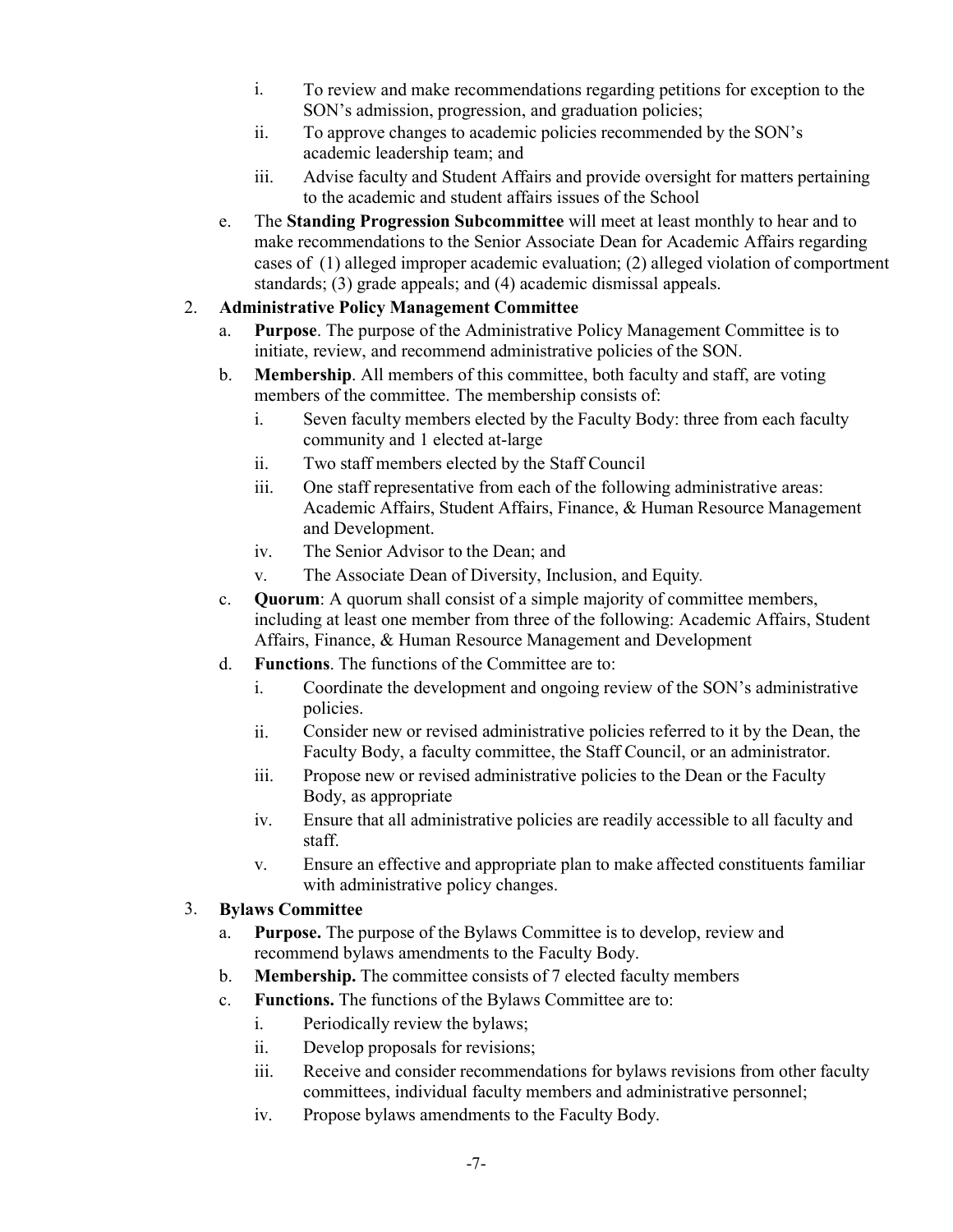## 4. **Appointment, Promotion and Tenure Committee**

- a. **Purpose**. The Appointment, Promotion and Tenure Committee (APT) Committee serves as the SON's School-Wide Personnel Committee. Its purposes are to establish, publish, and revise, as appropriate, the criteria and procedures on which appointments, promotion, and tenure will be based for all grades of faculty; and the procedures for the consideration of decisions on such appointments, promotions and tenure; and to make recommendations to the Dean regarding candidates for promotion and tenure.
- b. **Membership**. The committee consists of:
	- i. Seven elected tenured faculty, at least 3 of whom must be at the rank of professor;
	- ii. Three elected non-tenure track faculty at the rank of associate professor or professor.
	- iii. **Officers.** The Chair and Chair-elect shall be elected in accordance with VII.C.from among the Committee's tenured faculty members.
- c. **Functions**. The functions of the APT Committee are to:
	- i. Using criteria and procedures outlined in *Appointment, Promotion, and Tenure Criteria* and the *Appointment, Promotion, and Tenure Procedures*, review and vote on recommendations to the Dean for all faculty applications for promotion and/or tenure.
		- A. Review and voting on promotion shall be made by members of the committee of higher or equal rank of the faculty being considered.
		- B. Review and voting on tenure will be made only by tenured members of the committee.
		- C. Non-tenure track members of the committee will review and vote only on non-tenure track and clinical faculty promotion.
	- ii. Propose revisions to the *Appointment, Promotion, and Tenure Criteria* and the *Appointment, Promotion, and Tenure Procedures*, subject to approval by the Faculty Body.
	- iii. Make revisions to the *Appointment, Promotion, and Tenure Procedures.*
	- iv. Report annually to the faculty the number and type of applications reviewed by the committee.
- **VIII. SPECIAL COMMITTEES.** The Faculty Body may at any time establish special committees to carry out specified functions. The Faculty shall determine the mode of selecting members of such committees and specify the charge to the committee.
	- A. **Decanal Search Committee. The Decanal Search Committee for the School of Nursing Dean shall be constituted in accordance with Section C of the** *Procedures for Implementing the Faculty Code***. Subject to the approval of the Faculty Body, the Bylaws Committee shall recommend the specific number and composition of between 5 and 10 regular, full-time faculty members to be elected to serve.**

**Voting members shall include the elected faculty members and representatives appointed by the Board of Trustees, provided that a majority of voting members shall be tenured faculty. The Bylaws Committee shall recommend procedures for selecting additional, nonvoting members.** 

**Faculty members of the committee shall elect a tenured member to serve as Chair.**